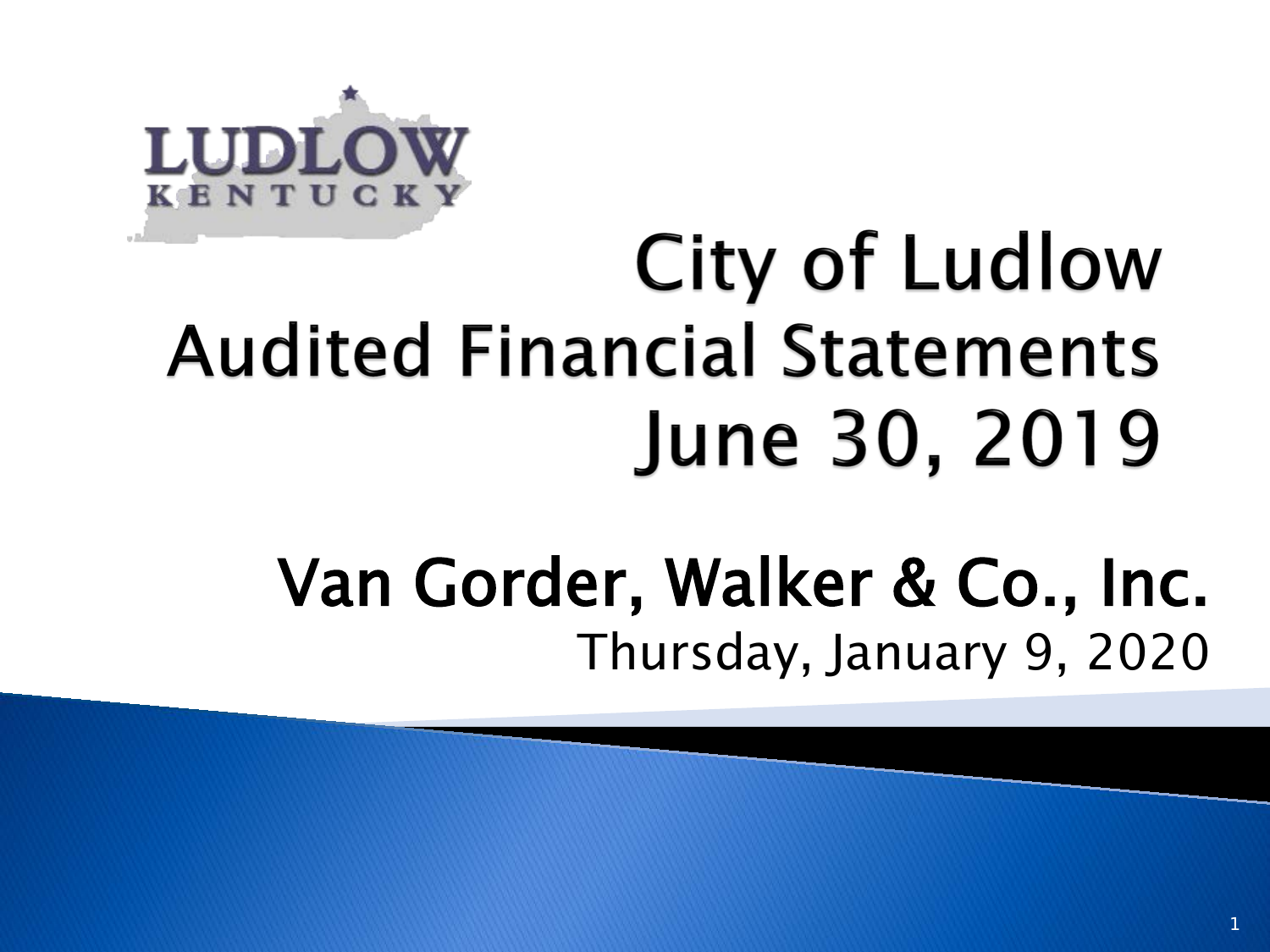## **Audit Opinion**

In our opinion, the financial statements<br>present fairly, in all material respects, present fairly, in all material respects,<br>the financial position of the City of Ludlow, Kentucky as of June 30, 2019 and the respective changes in financial position for the year then ended, in conformity with accounting principles generally accepted in the United States of America.

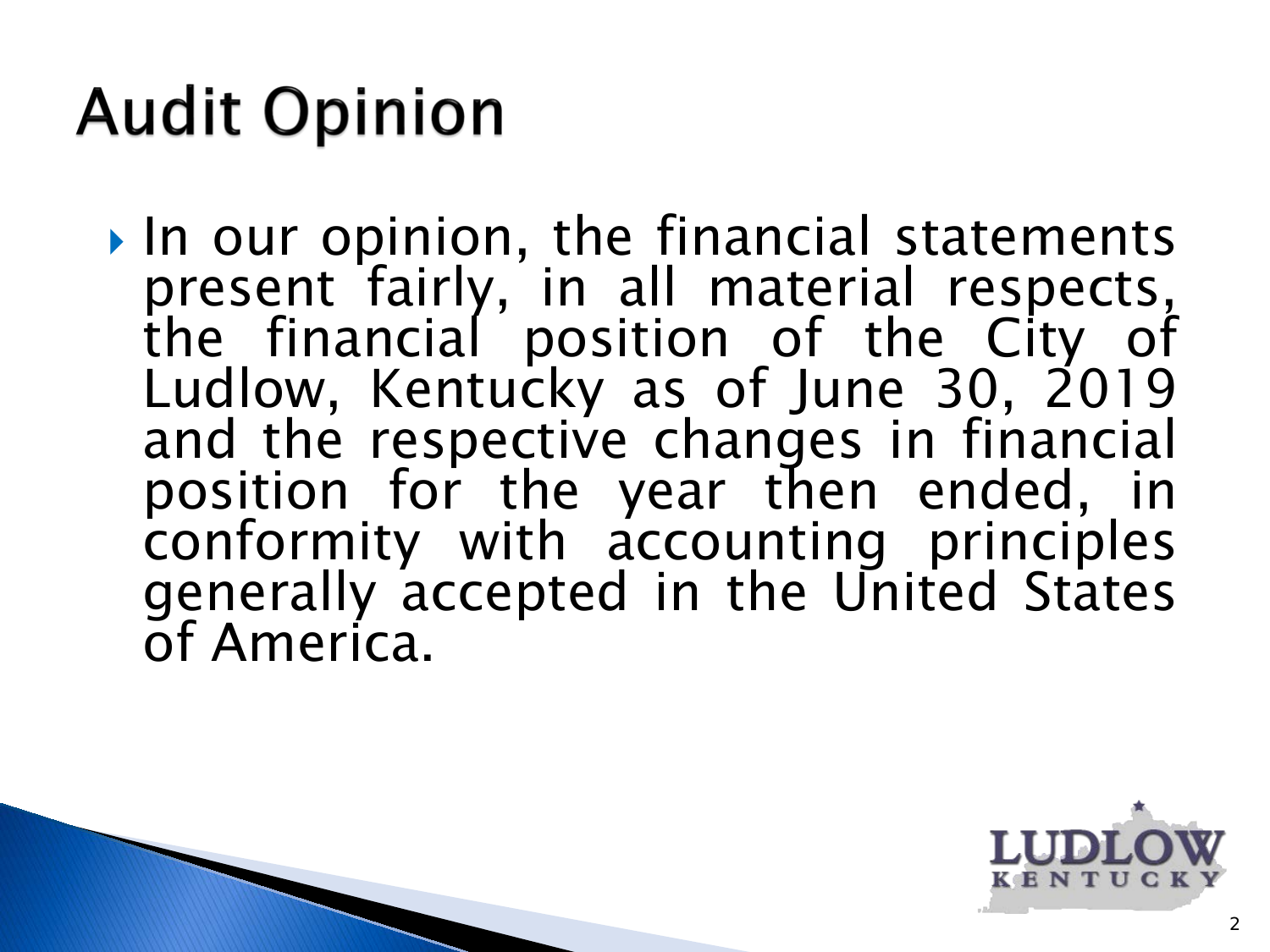## **Compliance & Internal Control**

- ▶ No Matters Involving Internal Control over Financial Reporting and Operations were Considered to be Material Weaknesses or Significant Deficiencies in Accordance with Government Auditing Standards
- ▶ No items of Non-Compliance with KRS statutes, grant agreements, loan agreements, etc. to report

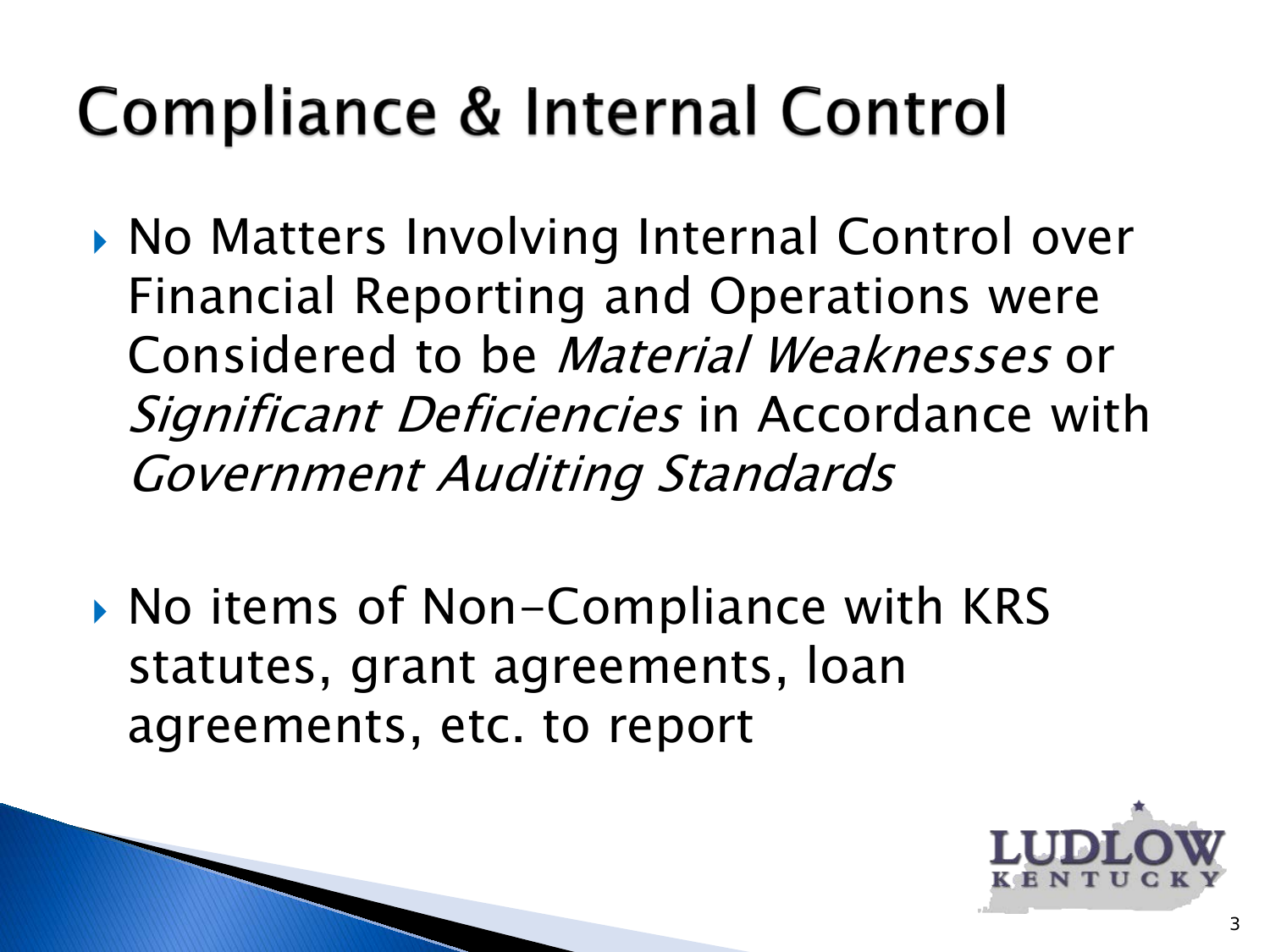# **2018 Going Concern**

- ▶ In FY 2018, management and the council was informed that the City was in jeopardy of becoming insolvent in the very near future.
- Management has subsequently:
	- Reduced personnel and operating costs
	- Generated revenue through an increase the insurance premium tax
	- Signed fire services contract with the City of Bromley
	- Located uncollected franchise taxes owed to the City.
	- Enforced collection of delinquent taxes, fees, fines and liens.
- As a result of management actions, the City is no longer in immediate threat of insolvency.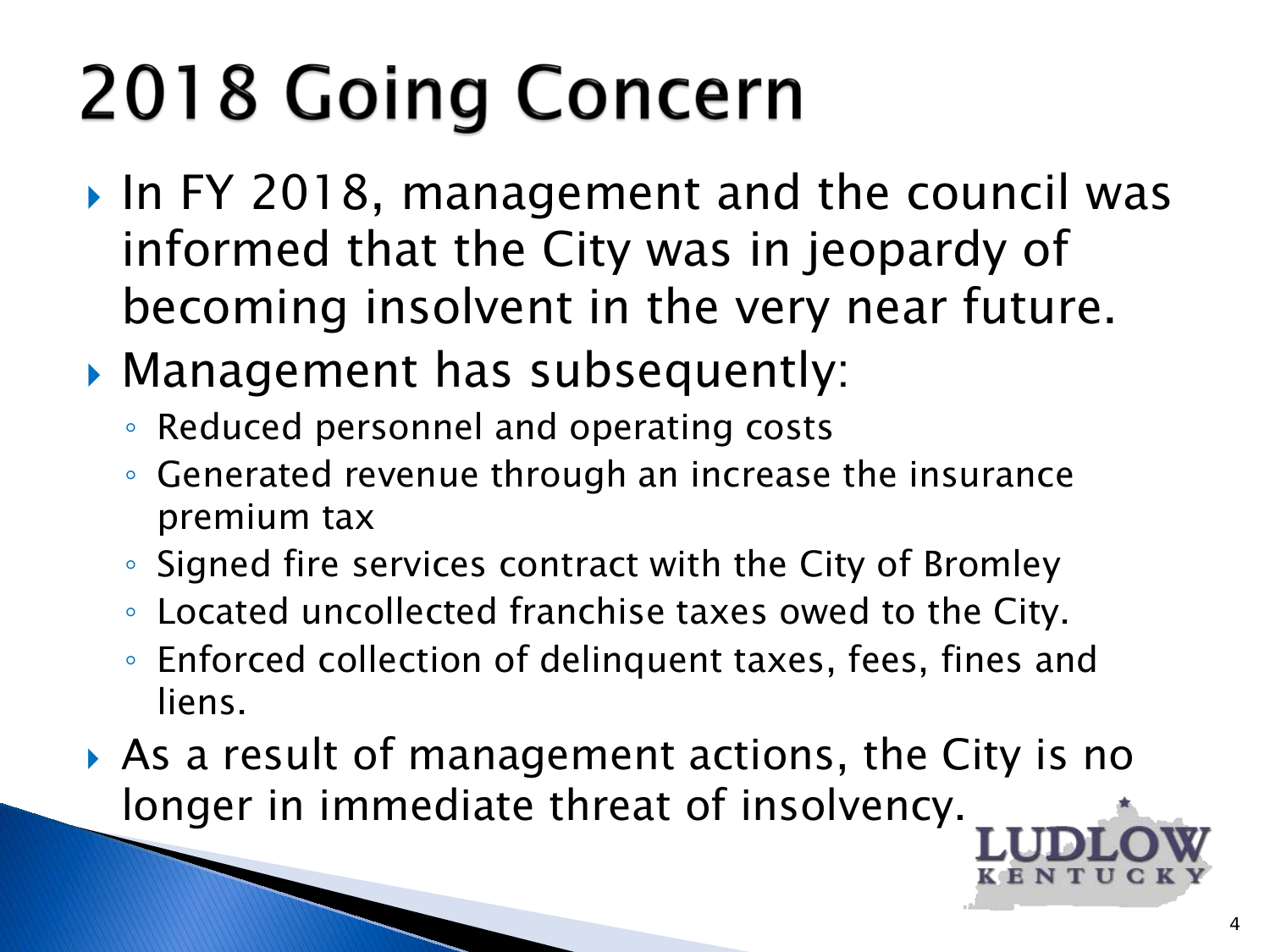### **City of Ludlow** Governmental Funds - Fund Balance Comparison As of June 30th

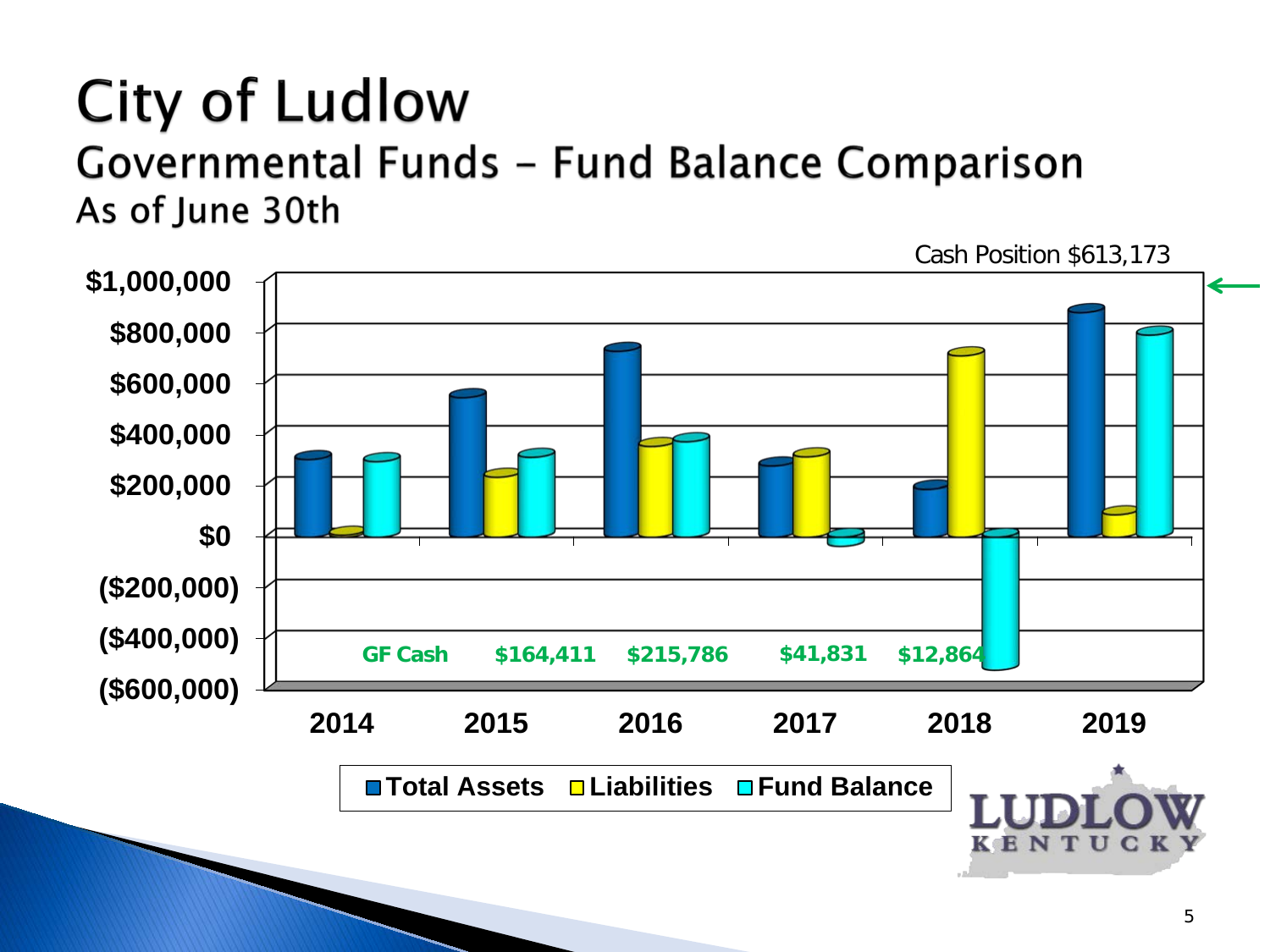#### **City of Ludlow** Revenue vs. Expenditures For the Years Ended June 30th



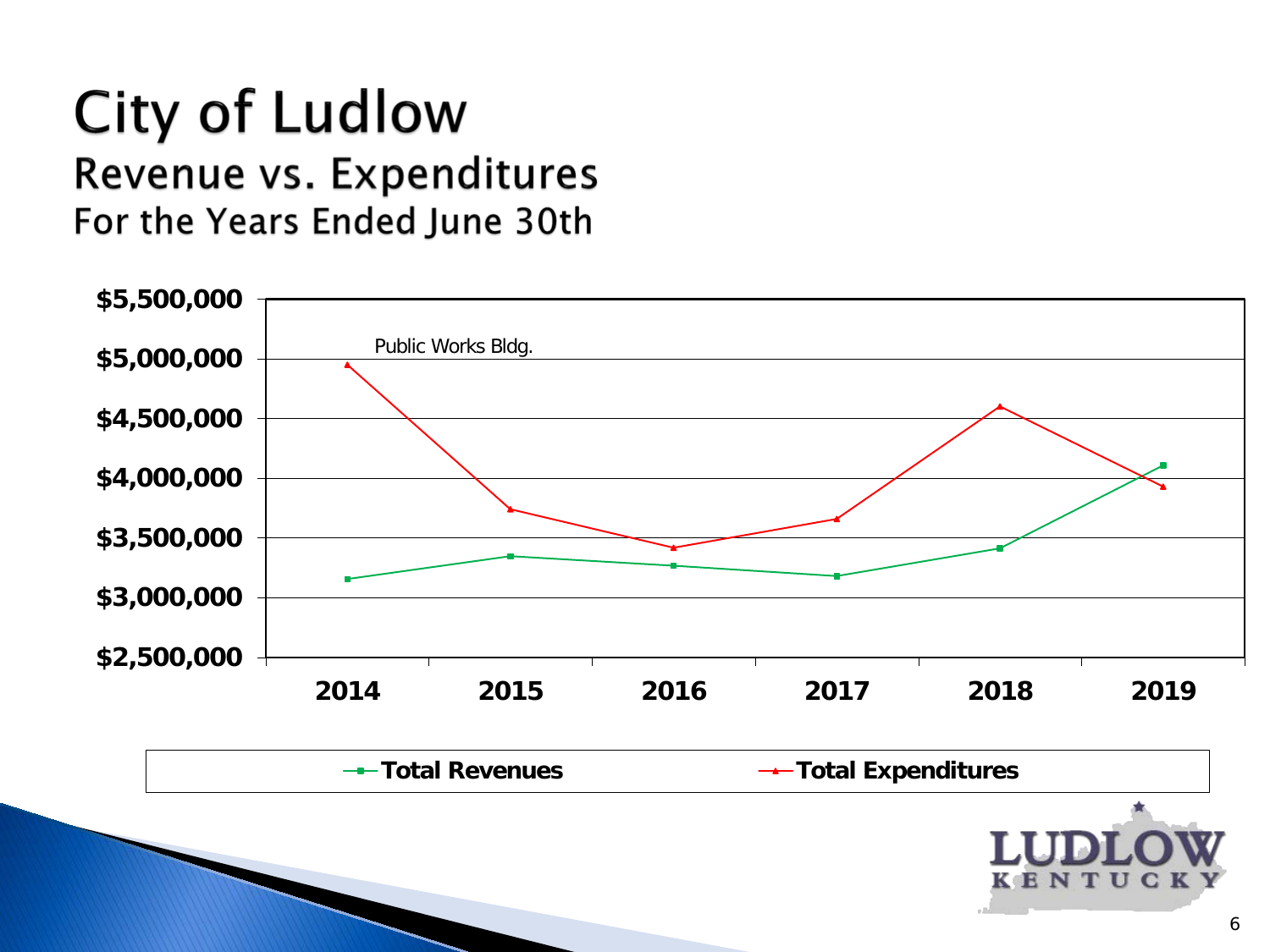#### **City of Ludlow Revenues by Source** For the Year Ended June 30, 2019

Total Revenues - \$4,107,388

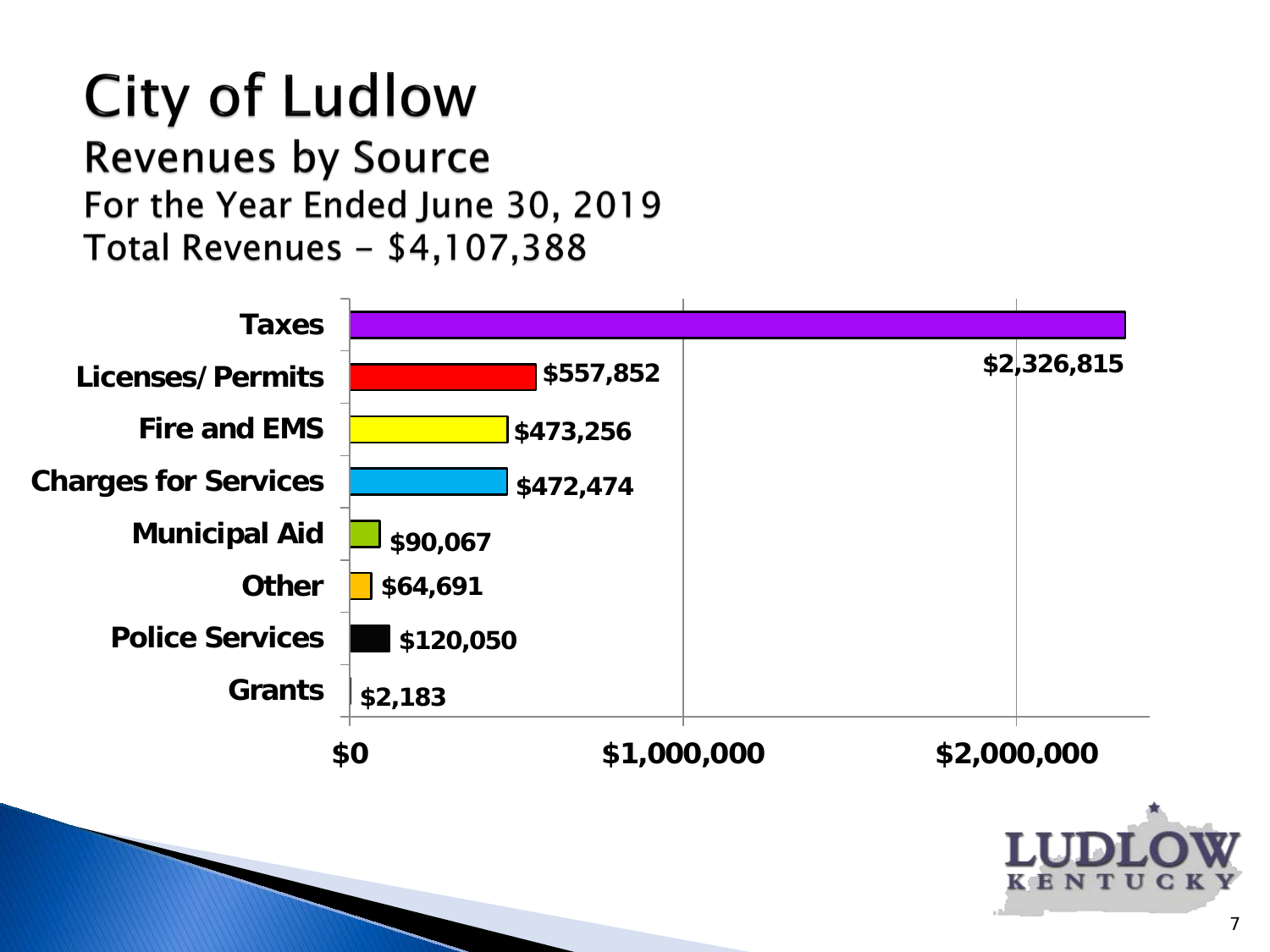#### **City of Ludlow Expenditures by Function** For the Year Ended June 30, 2019 Total Expenditures - \$3,929,103

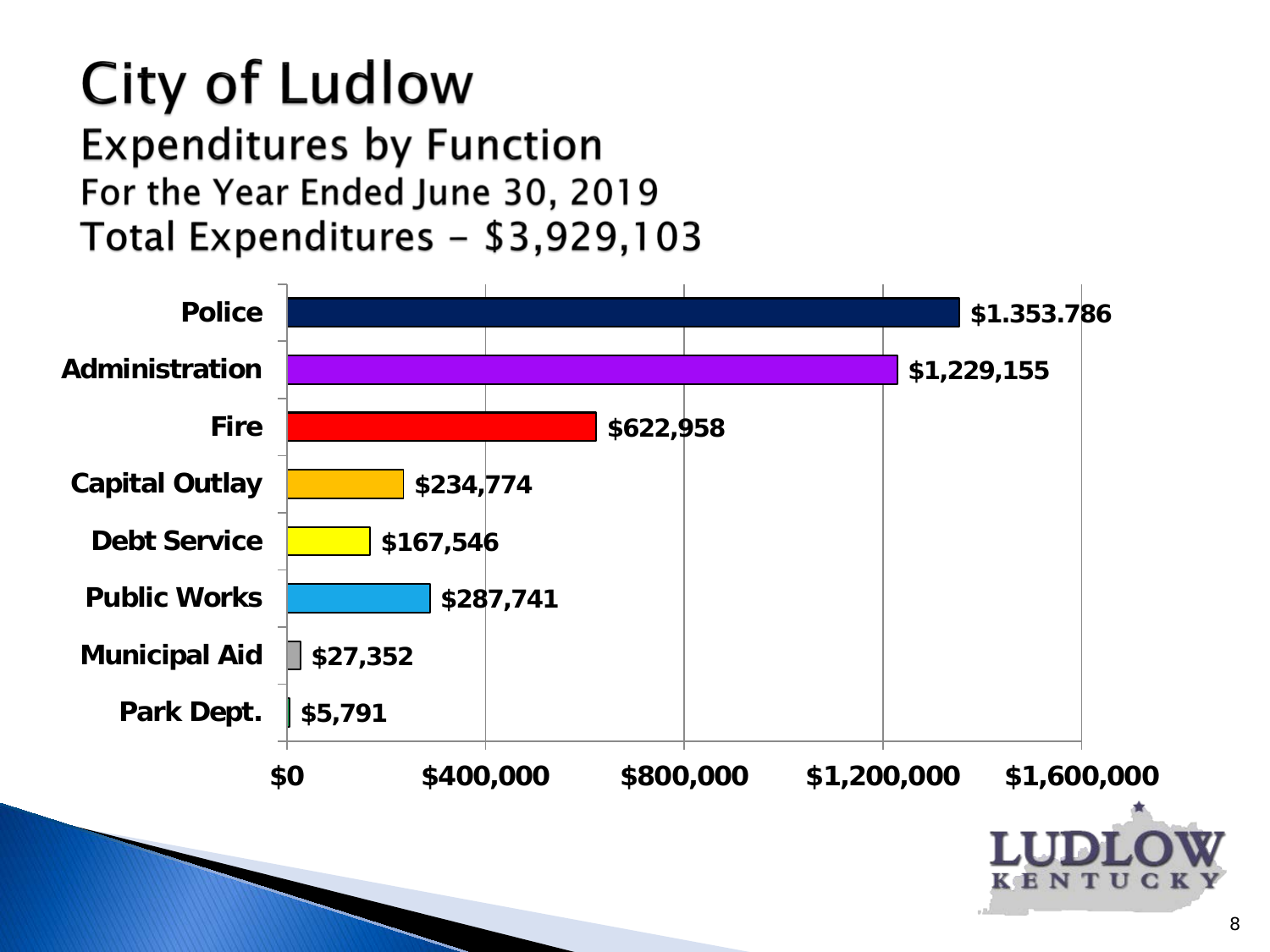## **City of Ludlow**

#### Original Budget vs. Actual - General Fund - Revenues As of June 30th, 2019